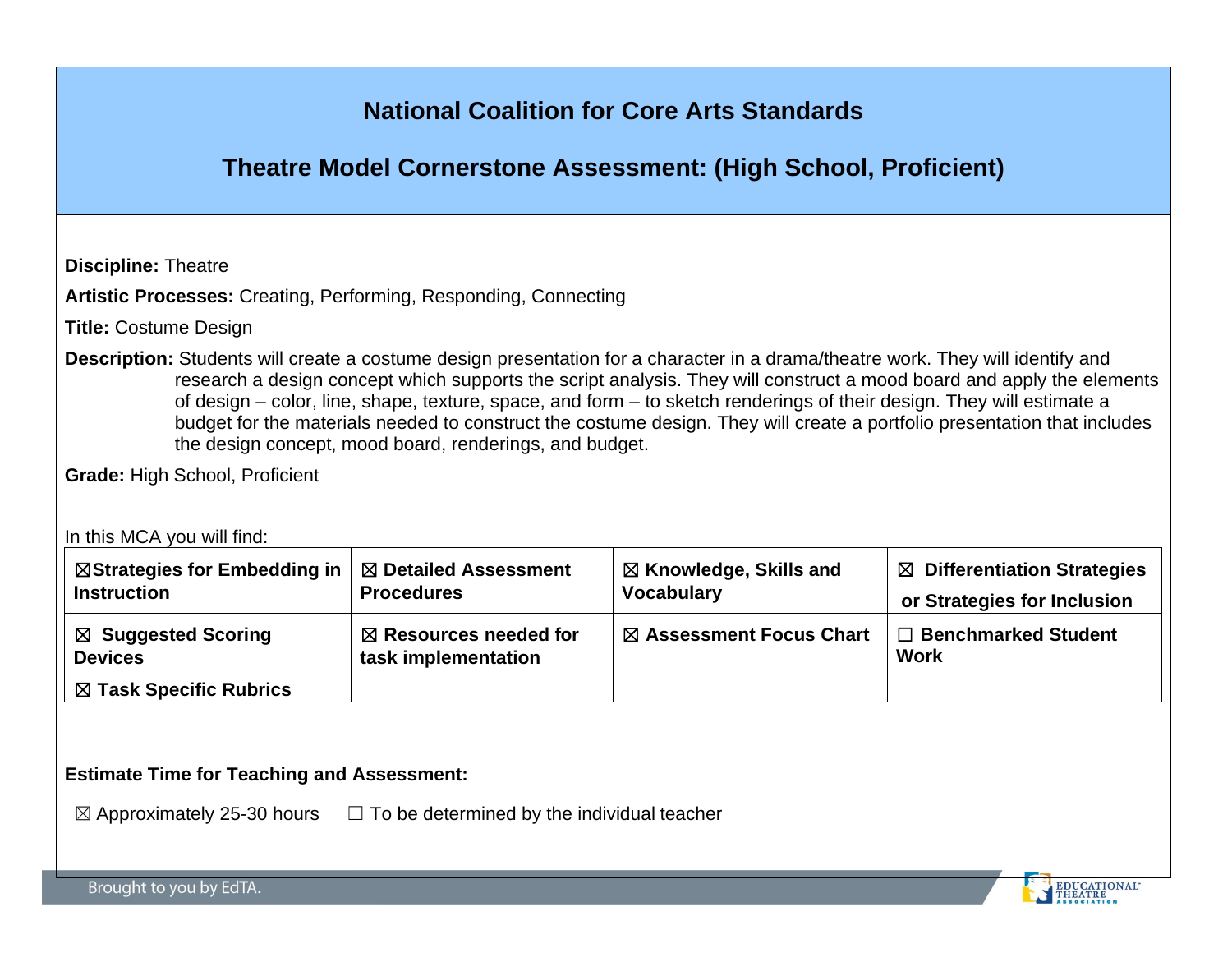### **Strategies for Embedding in Instruction**

- 1. Analyze the given circumstances, a selected character, and potential themes from the drama/theatre work.
- 2. Apply script analysis to formulate a design concept statement.
- 3. Conduct dramaturgical research to understand the aesthetics of the design concept.
- 4. Construct a mood board to represent the aesthetics of the character in the design concept.
- 5. Identify elements of design color, line, shape, texture, space, and form within the mood board.
- 6. Create a rendering of the costume design.
- 7. Conduct research to estimate a budget for the materials needed to construct the costume design.
- 8. Prepare and share costume design in a portfolio presentation of design concept, mood board, renderings, and budget, utilizing script analysis, dramaturgical research, and budget research to support design choices.

### **Detailed Assessment Procedures**

One formative assessment is a script analysis worksheet and rubric, which evaluates the student's script analysis skills. This assesses learning for standard TH:Cr1.1.I.c.

In the development of a design concept statement, it is suggested that students write their concept as one concise sentence. This will help to guide their dramaturgical research and will be used in the Costume Design Portfolio as the summative assessment to assess their response and application of what is seen, felt, and heard in the drama/theatre work (TH:Re7.1.I.a). Students should also be provided with a Dramaturgy Checklist to narrow the focus their research, which also serves as the formative assessment for their use of basic theatre research methods (TH:Cn11.2.I.b).

Students may construct mood boards by hand as a collage on paper or poster board, or digitally through a Word document or PowerPoint presentation. These will be utilized in the Costume Design Portfolio as the summative assessment for their ability to apply their research to construct ideas about the visual composition of their design (TH:Cr1.1.I.a).

In preparation for creating a rendering of their costume design, students should be introduced to the elements of design (color, line, shape, texture, space, and form) to ensure originality, harmony, and preciseness in their design choices. [Croquis](https://www.youtube.com/watch?v=03WUE9zzQY4) (silhouette drawings) are useful resources for sketching the renderings, as the silhouettes can be traced by students. The rendering will be used in the Costume Design Portfolio as the summative assessment for their work to create an impactful costume design (TH:Pr5.1.I.b).

Students should conduct research to estimate a budget for the materials needed to construct the costume design. This budget will be used in the Costume Design Portfolio as the summative assessment for their work to create an impactful costume design (TH:Pr5.1.I.b).

The Costume Design Portfolio compiles the design concept, the mood board, the rendering, and the budget. Design choices in the portfolio must be supported using the character analysis, dramaturgical research, and budget research. After sharing the portfolios, students should consider and reflect upon the effectiveness of each costume design. This portion of the summative assessment could be accomplished via a self- and peer-evaluation (TH:Re9.1.I.b).

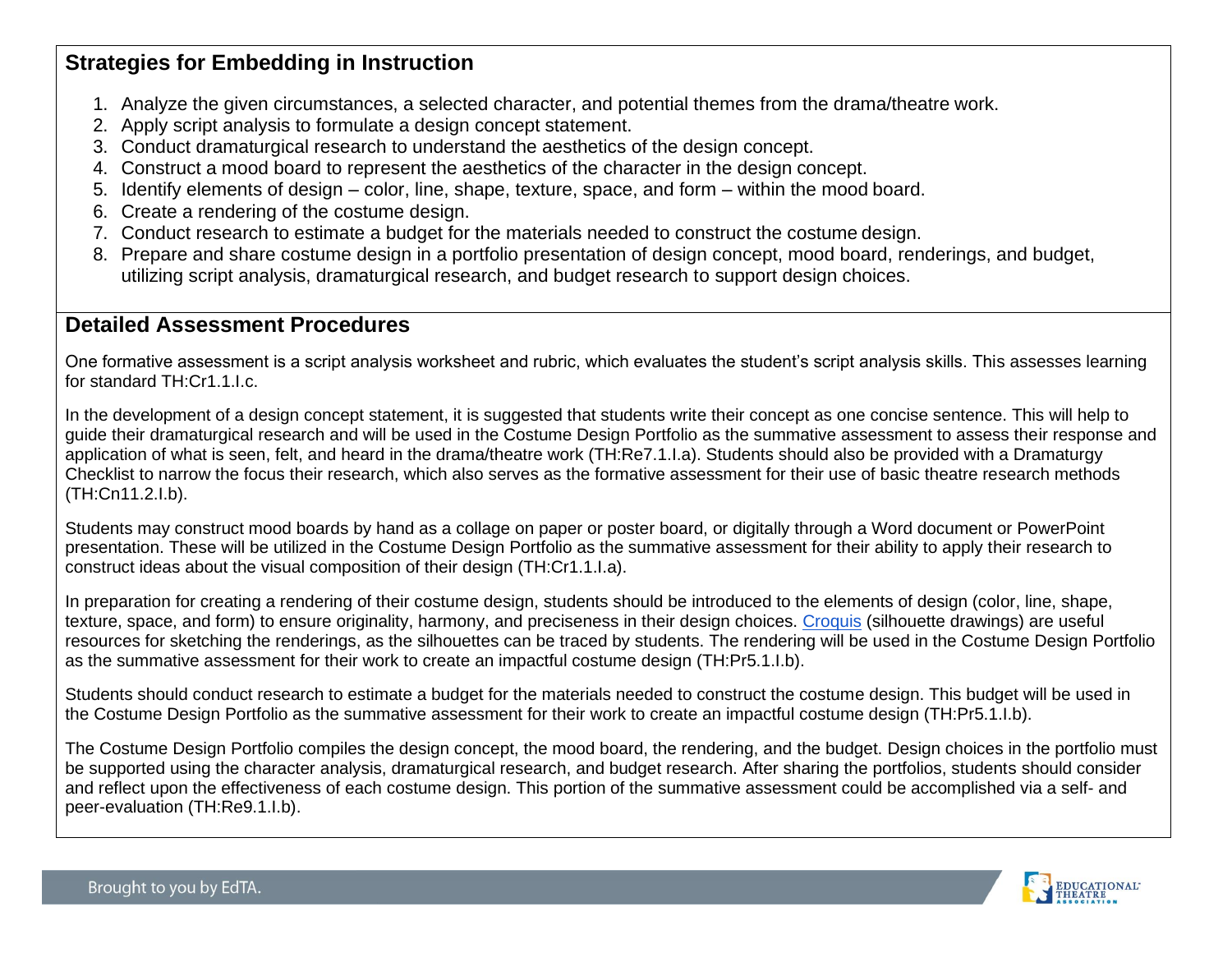### **Knowledge, Skills and Vocabulary**

### **Key Vocabulary**

- Aesthetics
- **Budget**
- **Character Analysis**
- Croquis
- Design Concept
- **Dramaturgy (Dramaturgical Research)**
- Elements of Design: Color, Line, Shape, Texture, Space, Form
- Mood Board
- **Rendering**

## **Knowledge and Skills**

*Students will:*

- Analyze a drama/theatre work for design.
- Understand the significance of historical, social, and cultural connections of the drama/theatre work.
- Apply research and analysis and the elements of design to conceptualize an original design concept and costume design.
- Estimate a budget for the materials needed to construct a costume design.
- Justify design choices in the presentation of a design concept and costume design.

| <b>Strategies for Inclusion</b> (Specially designed instruction and  |
|----------------------------------------------------------------------|
| support for students with disabilities to provide equitable learning |
| opportunities. This may be filled in by individual teachers based    |
| on their own students' needs.)                                       |

- Alternative to sketching the rendering would be to utilize drawing applications and tools on a computer or tablet.
- Alternative to a written character analysis or postpresentation evaluation would be an oral analysis (such as character interviews) or evaluation with the teacher.
- Alternative to sharing the portfolio with the entire class would be sharing it with a smaller group or just with the teacher.

**Differentiation Strategies** *(Instructional approaches that respond to individual student needs and strengths to maximize student learning and success.)*

- Dramaturgical research and estimating a budget can each be broken into smaller, more manageable parts and completed one at a time.
- Elements of design may be taught through multiple means, such as an oral presentation and discussion, reading a text on the material with questions to answer, or improve activities which explore each element.

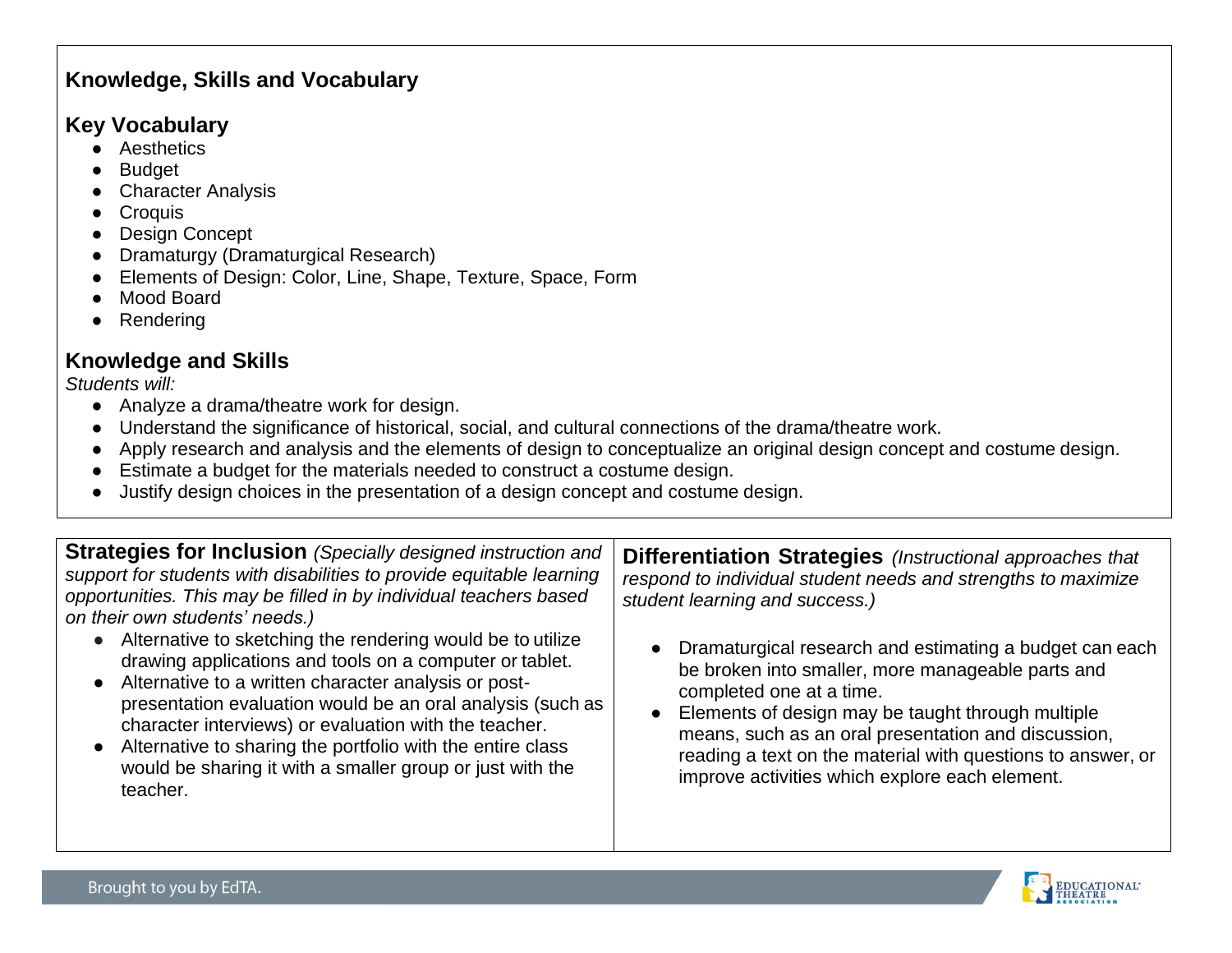#### **Resources**

- Copies of the drama/theatre work(s) students will read and select characters.
- Handouts for each student, including the script analysis, checklists, and post-presentation evaluation.
- Writing and portfolio materials, computer, and/or internet access.
- Elements of Design:
	- o Color wheels (one large poster or individual handouts for each student)
	- o Croquis examples of different silhouettes (line and shape)
- For Dramaturgy:
	- o Library Resources and Online Databases
	- o Specific to Costumes:
		- *Fashionpedia: The Visual Dictionary of Fashion Design by Fashionary Team*
		- Webster University Library's Costume Resources Guide <http://libguides.webster.edu/costume>
		- New York Public Library Research Guides [https://www.nypl.org/collections/nypl](https://www.nypl.org/collections/nypl-recommendations/guides?field_subject_taxonomy_value=All&field_related_divisions_nid=4948&fi)[recommendations/guides?field\\_subject\\_taxonomy\\_value=All&field\\_related\\_divisions\\_nid=4948&fi](https://www.nypl.org/collections/nypl-recommendations/guides?field_subject_taxonomy_value=All&field_related_divisions_nid=4948&fi)
- For Rendering:
	- o Copies of croquis for each student
	- o Blank paper
	- o Pencils and other coloring materials
- For Budget:
	- o Tape Measures
	- o Access to online fabric samples/swatches, such as the following websites:
		- **WWW.mood.com** (High-end pricing)
		- [www.fabric.com](http://www.fabric.com/) (Mid-range pricing)
		- [www.walmart.com](http://www.walmart.com/) (Low-end pricing)

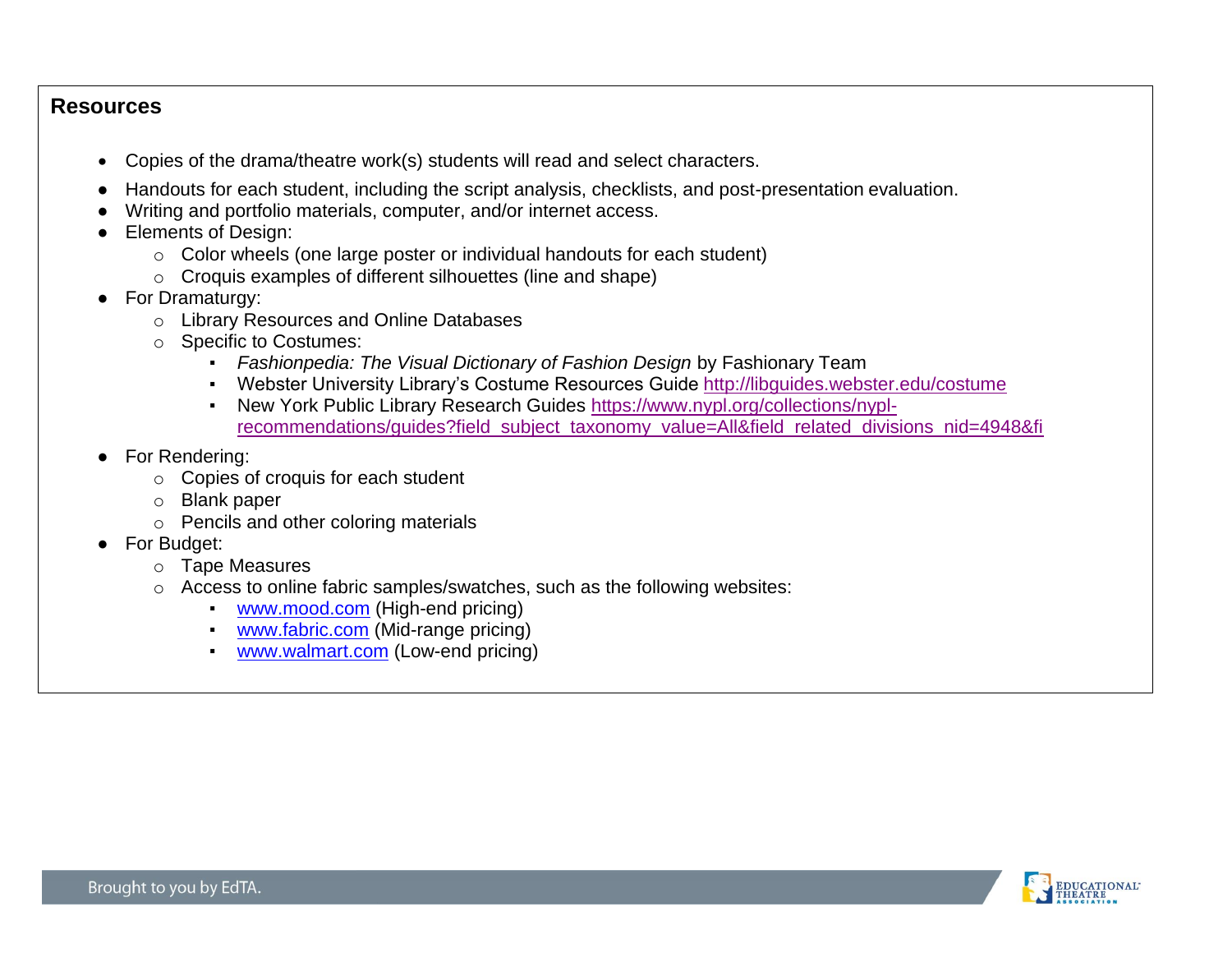# **Scoring Devices**

● Analysis Worksheet & Rubric

|                                                                                                                                                              | Above Standard                                                                                                                                                                                                                        | At Standard                                                                                                                                                     | <b>Near Standard</b>                                                                                                                                                                                                | <b>Below Standard</b>                                                                                                                                                                                         |
|--------------------------------------------------------------------------------------------------------------------------------------------------------------|---------------------------------------------------------------------------------------------------------------------------------------------------------------------------------------------------------------------------------------|-----------------------------------------------------------------------------------------------------------------------------------------------------------------|---------------------------------------------------------------------------------------------------------------------------------------------------------------------------------------------------------------------|---------------------------------------------------------------------------------------------------------------------------------------------------------------------------------------------------------------|
| Analysis<br>TH:Cr1.1.I.c<br>Use script analysis<br>to generate ideas<br>about a character<br>that is believable<br>and authentic in a<br>drama/theatre work. | Analysis<br>articulates a<br>comprehensive<br>description of the<br>given<br>circumstances,<br>character traits.<br>and theme(s).<br>Analysis features<br>detailed evidence<br>from the<br>drama/theatre<br>work and other<br>sources | Analysis describes<br>the given<br>circumstances,<br>character traits, and<br>theme(s)<br>Analysis is<br>supported by<br>evidence in the<br>drama/theatre work. | Analysis vaguely<br>$\bullet$<br>describes the given<br>circumstances,<br>character traits, and<br>theme(s)<br>Analysis is<br>$\bullet$<br>inconsistently<br>supported by<br>evidence in the<br>drama/theatre work. | Analysis includes<br>little or no<br>description of the<br>given<br>circumstances,<br>character traits,<br>and/or theme(s)<br>Analysis is poorly<br>supported by<br>evidence in the<br>drama/theatre<br>work. |

- Dramaturgy Checklist
- Costume Design Portfolio Rubric (See following page.)
- Post-Presentation Evaluation

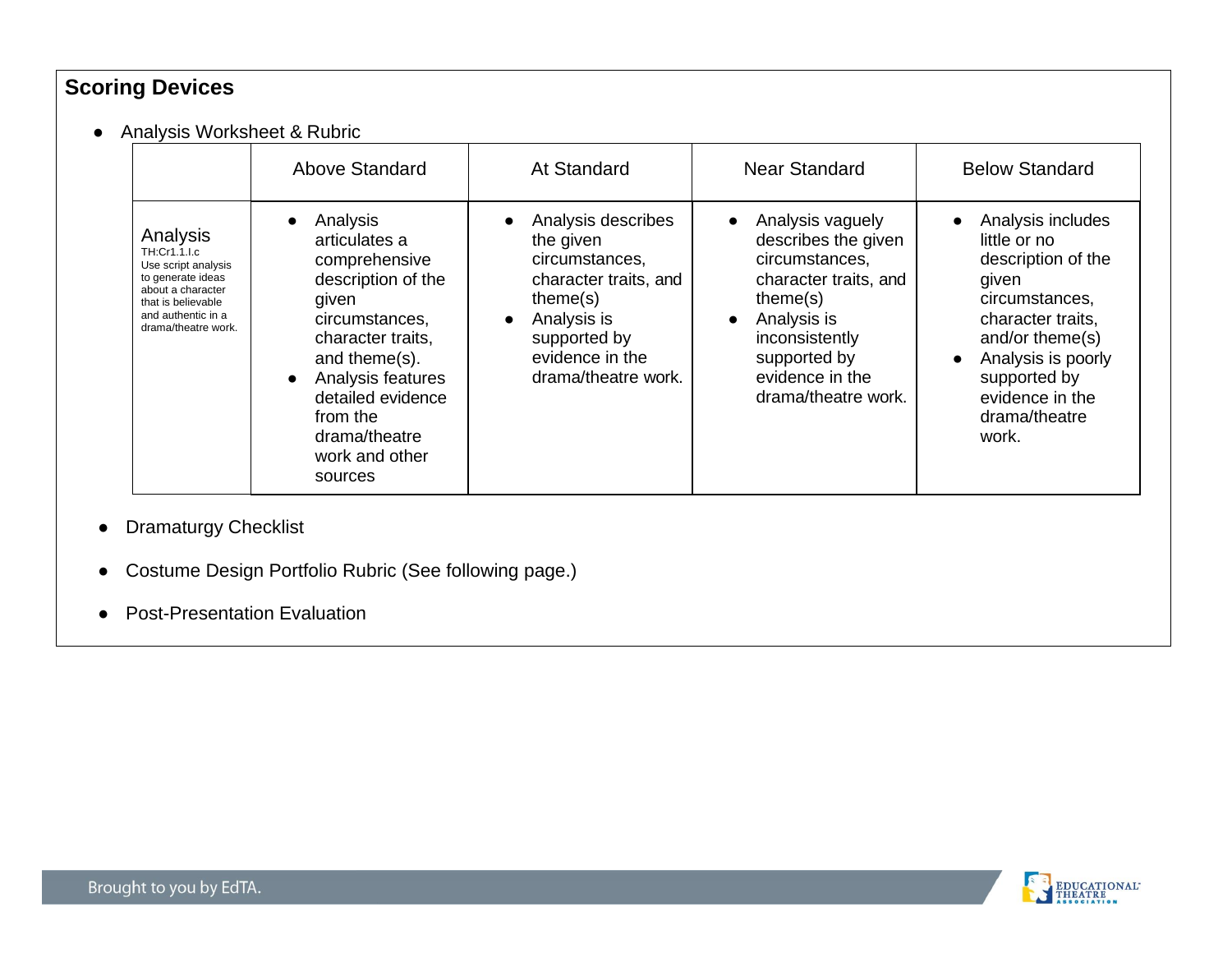# **Costume Design Portfolio Rubric**

|                                                                                                                                                                                     | <b>Above Standard</b>                                                                                                                                                                                | <b>At Standard</b>                                                                                                                           | <b>Near Standard</b>                                                                                                                                                | <b>Below Standard</b>                                                                                                                                                                       |
|-------------------------------------------------------------------------------------------------------------------------------------------------------------------------------------|------------------------------------------------------------------------------------------------------------------------------------------------------------------------------------------------------|----------------------------------------------------------------------------------------------------------------------------------------------|---------------------------------------------------------------------------------------------------------------------------------------------------------------------|---------------------------------------------------------------------------------------------------------------------------------------------------------------------------------------------|
| <b>Design Concept</b><br><b>Statement</b><br>TH:Re7.1.I.a<br>Respond to what is<br>seen, felt, and heard in<br>a drama/theatre work to<br>develop criteria for<br>artistic choices. | Design concept is thorough,<br>enhancing the storytelling of the<br>drama/theatre work, supported<br>by script analysis and clearly<br>evident in mood board and<br>rendering.                       | Design concept is<br>supported by script<br>analysis and evident in<br>mood board and<br>rendering.                                          | Design concept is<br>inconsistently supported by<br>script analysis and vaguely<br>evident in mood board and<br>rendering.                                          | Design concept displays little<br>or no support by script<br>analysis and is not or barely<br>evident in mood board and<br>rendering.                                                       |
| Mood Board<br>TH:Cr1.1.I.a<br>Apply basic research to<br>construct ideas about<br>the visual composition<br>of a drama/theatre work.                                                | Mood board presents design<br>ideas that are coordinated and<br>thoughtfully organized, and that<br>are supported and enhanced by<br>design concept, script analysis,<br>and dramaturgical research. | Mood board presents<br>design ideas that are<br>supported by design<br>concept, script analysis,<br>and dramaturgical<br>research.           | Mood board presents design<br>ideas that are inconsistently<br>supported by design<br>concept, script analysis, and<br>dramaturgical research.                      | Mood board presents design<br>ideas that are poorly<br>supported by design concept,<br>script analysis, and<br>dramaturgical research.                                                      |
| Rendering<br>TH:Pr5.1.I.b<br>Use researched<br>technical elements to<br>increase the impact of<br>design for a<br>drama/theatre<br>production.                                      | Rendering enhances unique<br>and/or inventive costume<br>concept, expertly applying the<br>elements of design, character<br>analysis and dramaturgical<br>research.                                  | Rendering presents<br>original costume concept,<br>utilizing the elements of<br>design, character analysis<br>and dramaturgical<br>research. | Rendering presents<br>somewhat original costume<br>concept, inconsistently<br>applying the elements of<br>design, character analysis<br>and dramaturgical research. | Rendering presents<br>unoriginal and/or incongruent<br>costume concept with little or<br>no application of the<br>elements of design, character<br>analysis, and dramaturgical<br>research. |
| <b>Budget</b><br>TH:Pr5.1.I.b<br>Use researched<br>technical elements to<br>increase the impact of<br>design for a<br>drama/theatre<br>production.                                  | Estimates are supported by<br>thorough budget research and<br>provide a detailed account of<br>the materials needed to<br>construct the costume design.                                              | Estimates are supported<br>by budget research and<br>accounts for the materials<br>needed to construct the<br>costume design.                | Estimates are inconsistently<br>supported by budget<br>research and partially<br>account for the materials<br>needed to construct the<br>costume design.            | Estimates are lacking support<br>by budget research and do<br>not or barely account for the<br>materials needed to construct<br>the costume design.                                         |